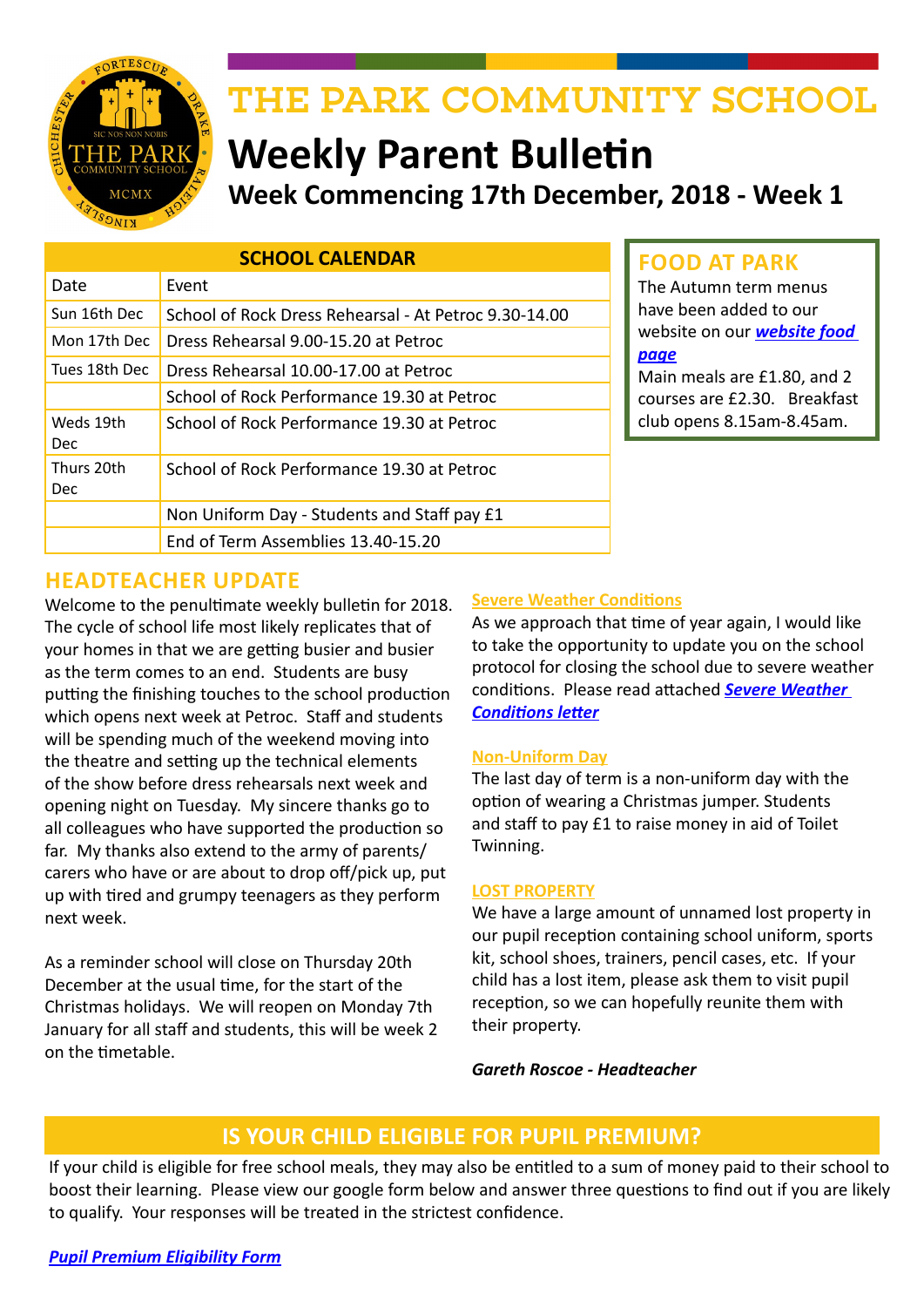

### **SCHOOL OF ROCK PERFORMANCE LAST CHANCE FOR TICKETS**

The Wednesday and Thursday's performance are now sold out and we only have a limited number of tickets left for the Tuesday performance.

# **RAFFLE DONATIONS REQUIRED**

Friends of Park are asking for Raffle Prize donations for the raffle to be held at the School of Rock performance at Petroc. Donations of chocolates, toiletries, bottle of wine etc, would be greatly appreciated.

Donations can be handed into Pupil Reception by the end of Monday 17th December.



# **BOSTON TEA PARTY ART EXHIBITION**

As part of the lead into Christmas, the Art Department are displaying a wide range of art and photography work from students of all ages. The exhibition opened on 6th December. If you have the opportunity then please take a break from your Christmas shopping and have a browse, the exhibition ends on 3rd January 2019.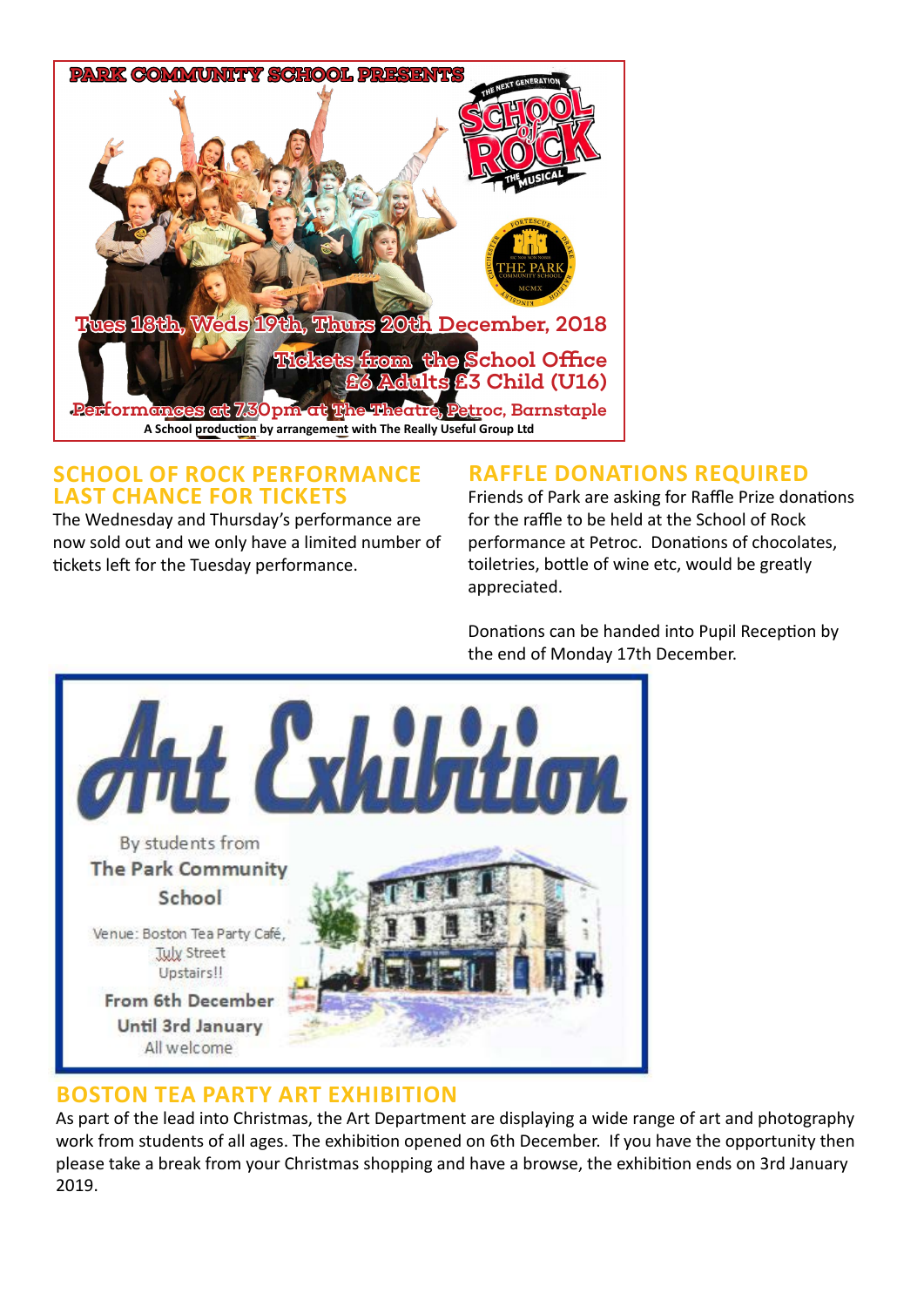# **PSHEE (PERSONAL SOCIAL HEALTH AND ECONOMIC EDUCATION)**

Personal, Social, Health and Economic Education is an important part of the curriculum for all students. There is a structured programme of personal and social development, encouraging healthy approaches to life, taught during Tutor time. The following topics will be covered on 19th December. *Anne Duthuit - PSHEE Coordinator* 

| Year    | <b>Topic</b>             |
|---------|--------------------------|
| Year 7  | Drama and Christmas Quiz |
| Year 8  | Christmas Quiz           |
| Year 9  | Christmas Quiz           |
| Year 10 | Christmas Quiz           |
| Year 11 | Christmas Quiz           |

# **KS4 INFORMATION**

# **COLLEGE APPLICATION DEADLINE**

Reminder to Year 11 Parents/Carers, applications for College courses close on 31st January 2019. However students really need to apply this term as their mock exams are in January. If students need a careers interview or help with their application please contact Mrs Thomas (Careers Lead) at the school.

#### **YEAR 11 EXAM READY EVENING COPY OF HANDOUTS**

On Thursday 29th November 2018, we invited parents/carers and students to an "Exam Ready Event" providing talks covering a range of practical tips and tricks, looking at specific revision and exam techniques. The powerpoint presention and Parent Academic Skills Guide Booklet is available on our website under 'Parents' menu, 'Exam Information For Parents' .

# **YEAR 10 PARENTS EVENING**

Don't Forget! A letter has been given to all Year 10 students this week regarding the parents evening on Wednesday 9th January 2019. Please ask your child about it. A *[copy of the letter](http://www.theparkschool.org.uk/sites/default/files/y10Par.Eve_.%20AppointmentSheet18-19.pdf)* is available here.

### **GCSE ART/PHOTOGRAPHY TWILIGHTS**

There are Art and Photography twilight sessions for Year 10s on a Tuesday and Thursday afternoon. Students can attend if they have any outstanding work. The computer suite is also available for those students needing to catch up or print out images.

## **HISTORY REVISION**

If any parents would like to support their children with history revision but do not know how, then please get in touch with their History teacher who will be happy to help.

There are revision support books available for all 4 GCSE modules at pupil reception. They can be purchased for £10.50. They contain key content, questions to practice and model answers. They are available for new Year 10 History students and any Year 11s who have not yet purchased them.

## **YEAR 11 REVISION SESSION TIMETABLE**

Please see link to the current *[Year 11 Revision](https://docs.google.com/document/d/1dNMh7-L1kyihGF64pufxK6rpksF0LmhP7VMcilHf7oM/edit?usp=sharing)  [Session Timetable](https://docs.google.com/document/d/1dNMh7-L1kyihGF64pufxK6rpksF0LmhP7VMcilHf7oM/edit?usp=sharing)*. This timetable has started, any future amendments will be uploaded on our website under the "Events" menu. It would be great if parents/carers could encourage their sons/daughters in Year 11 to attend these revision sessions.

#### **YEAR 11 ENGLISH REVISION Year 11 English Tutor sessions**

Year 11 English Tutor sessions are running on Mondays-Thursdays 8.50-9.10. Parents/carers will have recieved an email if your child is expected to attend these sessions if invited, your child has been informed, and has been asked to attend either the week 1 or week 2 sessions. If you have any questions, please contact: mjones@theparkschool.org.uk

#### **Year 11 English Drop-in And Revision Sessions**

The drop-in sessions are before school 8-8.30am. There are also revision sessions on a Tuesday lunchtime week 1 and also Friday after school week 1 and 2. All times and rooms for these sessions are on the Year 11 Revision Session timetable. Please encourage your son/daughter to attend these sessions as and when appropriate to help with any questions or areas of concern.